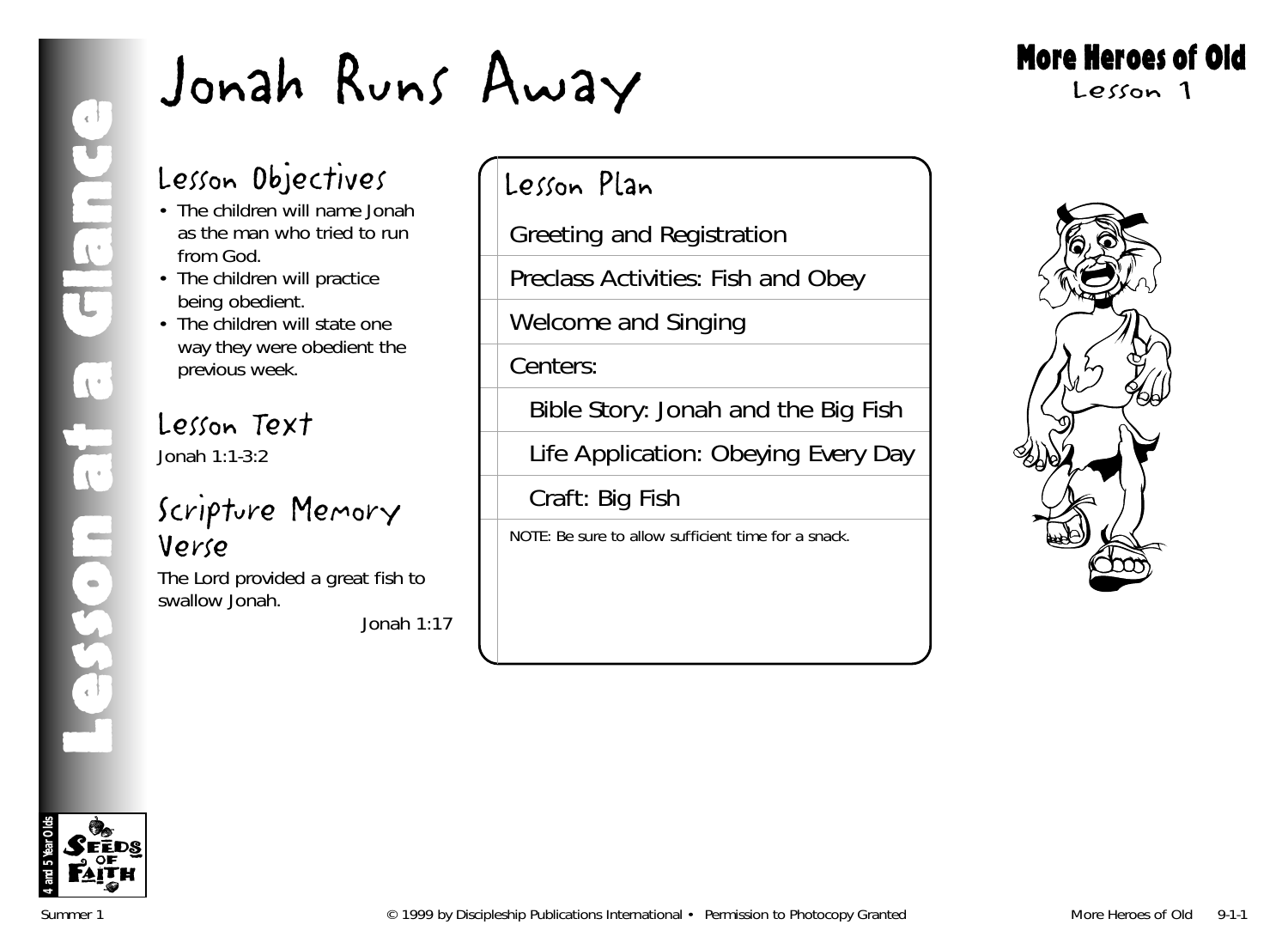

# Fish and Obey

The children will play a game to help them practice obedience.

# **Materials**

*For the teacher:*

- string or yarr
- 15 metal paper clips
- 2 unsharpened pencils
- 2 small round magnets, preferably with a hole in the middle
- 1 large sheet of blue poster board or a blue bed sheet
- 1 piece of green construction paper
- marker
- scissors
- glue stick

*Reproducible Pages:*

• Page A, 3 copies for the teacher

# Preparation

- 1. Cut out the fish from the copies of Reproducible Page A.
- 2. Write a command on the back of each fish. Following are some examples:
	- A. Jump up and down 4 times
	- B. Roar like a lion
	- C. Make a silly face
	- D. Moo like a cow
	- E. Shake a friend's hand
	- F. Make a sound like a pig
- 3. Attach a paper clip to each fish.
- 4. Cut two 30" pieces of string.
- 5. Assemble fishing poles as follows:
	- A. Tie one 12" length of string to the end of each pencil.
	- B. Tie a magnet to the loose end of each string.
- 6. Create lily pads as follows:
	- A. Cut four 6" circles from green construction paper
	- B. Cut two small triangles on opposite sides of each circle creating "lily pads."
- 7. Glue the "lily pads" to the blue poster board creating a "pond."

# Instructions

- 1. Place the pond on the floor and have the children gather around it.
- 2. Place the fish in the middle of the pond.
- 3. Demonstrate for the children how to catch a fish and then obey the command that is written on it.
- 4. Have each of the children take turns catching fish.
- 5. When a child catches a fish, read the command to her and have her obey what it says to do.

# Conclusion

In our story today we are going to learn about a man named Jonah who obeyed God's commands just like we were just obeying commands that were on the fish.

# Teacher Tips

Encourage the children about how well they obey the first time they are told during the game.



FĒDS

**4 and 5 Year Olds**

#### More Heroes of Old Lesson 1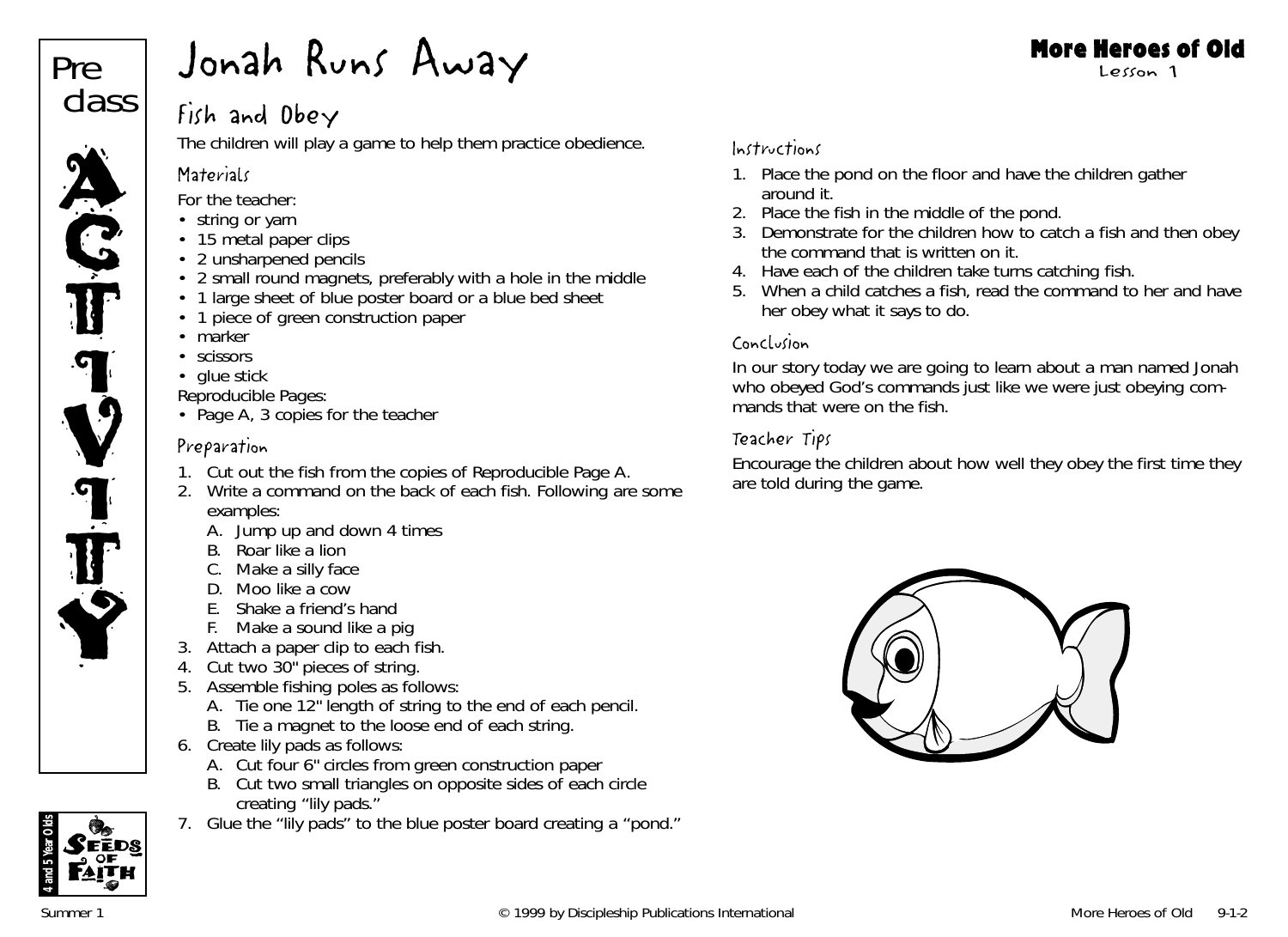# Jonah and the Big Fish

The children will learn the story of Jonah and the importance of obedience.

#### Lesson Text

Jonah 1:1-3:2

#### **Materials**

*For the teacher:*

- 2 chairs
- 1 large blue sheet to drape over a chair
- 1 piece of poster board
- crayons or markers
- scissors
- a robe

#### Preparation

- 1. Draw and cut out a large fish from the poster board.
- 2. Color the fish.
- 3. Place the sheet on the ground as water and place the two chairs next to it.

#### Instructions

Choose five volunteers from the children to help you act out the story. Assign roles to the children: One child to pretend to be God, one Jonah and three sailors.

*Have your parents ever asked you to pick up your toys, but you didn't want to, you wanted to keep playing? What did you do? Have you ever hidden from your parents so they wouldn't make you clean up? We're going to learn about a man who tried to hide from God. His name was Jonah.*

*Jonah was told by God to go to a city called Nineveh. God loved the people of Nineveh, but they didn't obey God. They were doing lots of bad things that made God sad.* (Jonah 1:2)

*God wanted Jonah to go to Ninevah and tell the people to stop doing bad things and to obey God's commands.* Instruct the child playing "God" to tell "Jonah" to go to Nineveh. *Jonah didn't want to go. He was probably afraid of the people in Nineveh. So, do you know what Jonah did? He ran away!* Instruct Jonah to run away from God. *He decided to go to another city in the opposite direction from where God wanted him to go.*

More Heroes of Old Lesson 1

*To get to that city Jonah had to take a boat. After he was on the boat for a while it began raining very, very hard and the sea became very, very wild!* (Jonah 1:3-4) Raise and lower the sheet rapidly to look like stormy waters. *The sailors said to Jonah, "What did you do? Why is your God making it rain so much? We will all drown!* Instruct each sailor to repeat one of the statements after you. *Jonah said, It is my fault. God is chasing me. You must throw me into the water and the sea will calm down.* Instruct Jonah to repeat this line. (Jonah 1:8-10)

Have Jonah lie on the floor. Then have the sailors roll Jonah onto the blue sheet. *When the sailors threw Jonah over the side of the boat, the sea became very quiet and calm*. *The sailors were amazed at God, and promised God they would obey him.* Have the sailors kneel down and pray to God. (Jonah 1:15-16)

Have the big fish swim up to Jonah. *Meanwhile, God sent a very big fish in the water to swallow Jonah.* Have the fish "swallow" Jonah. *Can you imagine being inside a fish? Do you know how long he was in there? Jonah was in the big fish's belly for three days and three nights!* (Jonah 17)

*While he was inside the fish Jonah started praying to God. He told God how great he is and he thanked God for saving him.* (Jonah 2:1-9)

*After three days and three nights, God told the fish to spit out Jonah.* (Jonah 2:10) *Then he again told Jonah to go to Nineveh.* (Jonah 3:1-2) *Do you think that Jonah obeyed this time? Yes. And Jonah was happy and God was happy.*

*God is always with us to help us do the right thing. It makes God so happy when we listen and obey him.*

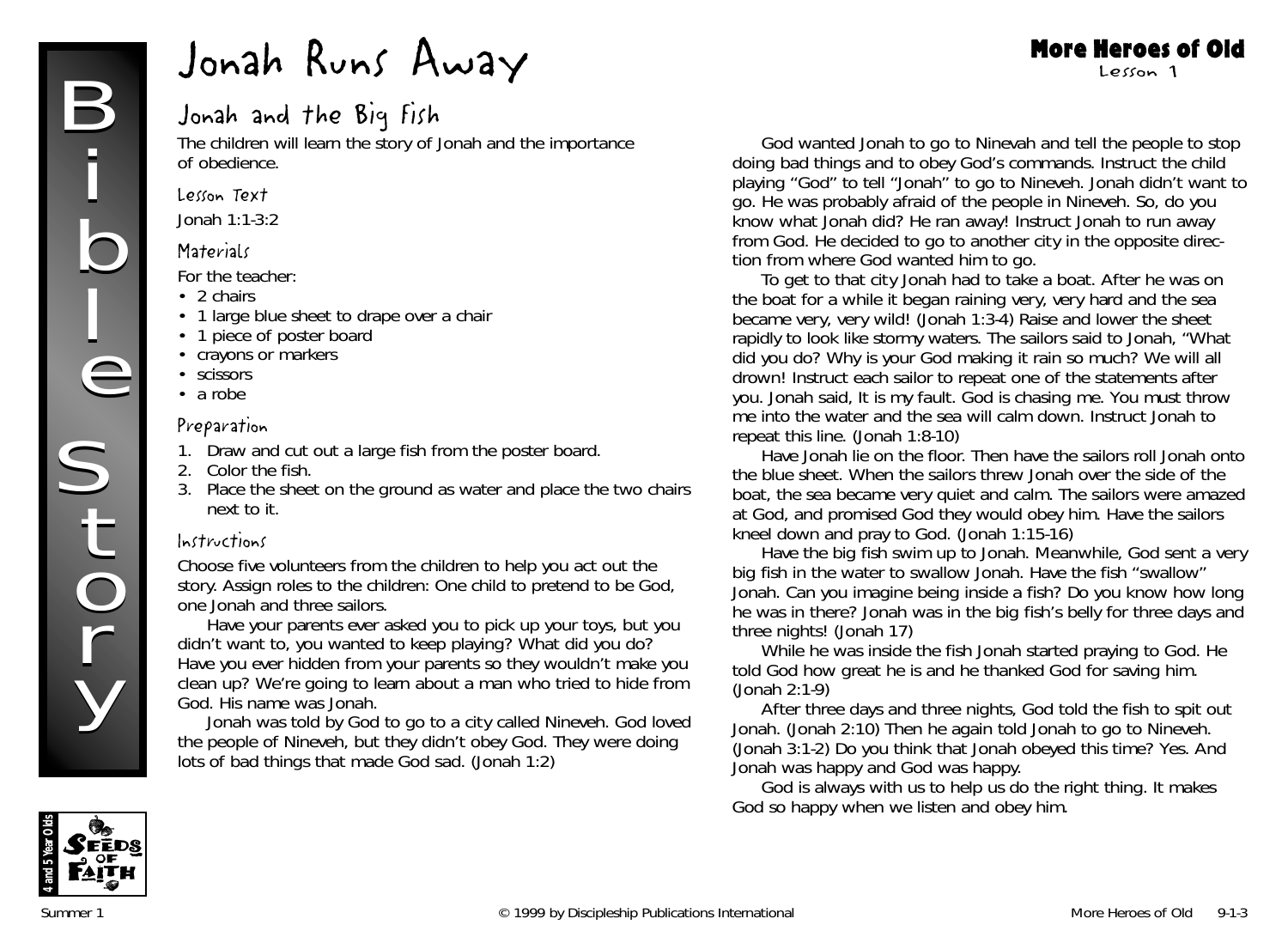#### Conclusion

Ask the children the following questions:

- 
- Did Jonah obey God the first time? (no) Where did God want Jonah to go? (Nineveh)
- What did Jonah do? (ran away)
- What did God do? (sent a storm and a big fish to swallow Jonah)
- Did that help Jonah to repent and obey? (yes)

#### Teacher Tips

- Be sure to tell the story with feeling.
- Check your local library to bring in a story of Jonah and the big fish.



More Heroes of Old Lesson 1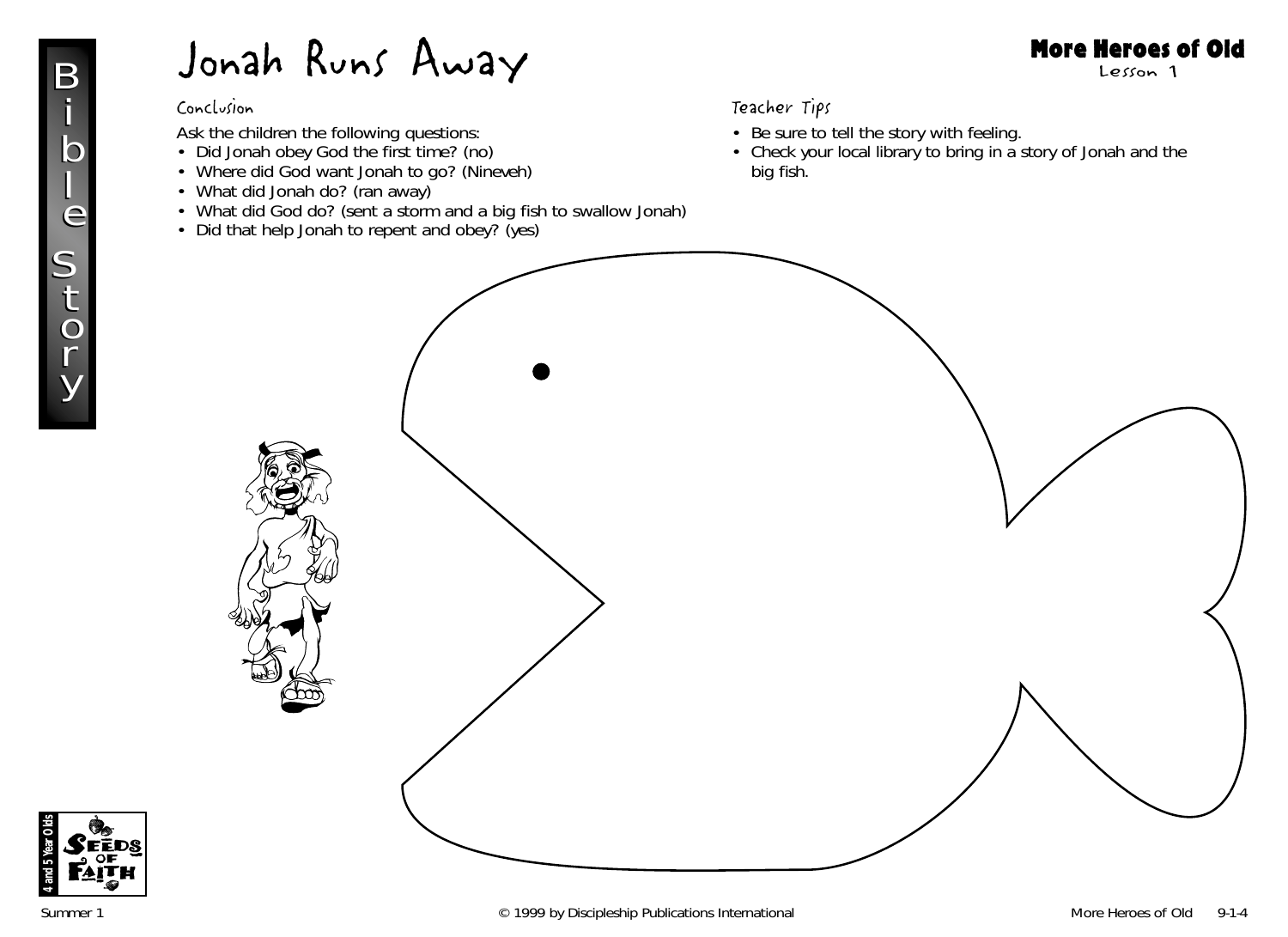# Obeying Every Day

The children will be encouraged as they think of ways that they were obedient during the week.

# Scripture Memory Verse

The Lord provided a great fish to swallow Jonah. *Jonah 1:17*

# **Materials**

*For the teacher:*

- marker
- hole punch
- yarn

*Reproducible Pages:*

• Page B, 1 copy for each child

## Preparation

- 1. Cut out the smiley faces from the copies of Reproducible Page D.
- 2. Punch a hole in the top of each smiley face.
- 3. Cut an 18" piece of yarn for each child.
- 4. Thread a piece of yarn through the hole in each smiley face and tie the ends together to make a necklace.

# Instructions

- 1. *Our lesson is about Jonah running away from God. Did Jonah make God happy when he ran away from him?* (No.) *Jonah made God happy by obeying him. Look at this smiley face. This is a happy face. That's just how God feels when we obey. What is something that you did this week that was obedient and made God happy.*
- 2. Have each child talk about things he did this week to make God smile. Ideas are: obeyed the first time, cleaned my room, was nice to my sister, helped set the table.
- 3. Write what each child says on the back of a smiley face and give it to the child to wear.

# Scripture Memory Activity

Recite the memory verse twice with the group.

Choose different children to stand and recite the verse. To choose who will stand use the colors that they are wearing. For example: *Anyone who is wearing blue stand up.*

#### Conclusion

Encourage the children to share the story of Jonah with their family and friends. *Everyone needs to learn how to be obedient to God. When we're obedient it makes God happy.*

Encourage them to also share about their smiley faces and how their obedience made God happy that week.

Say a prayer with the children thanking God for the Bible and the great stories that teach us how to be happy.

#### Teacher Tips

- Copy the smiley faces onto colored paper.
- Younger children will do better if you ask them what they did "today" to make God smile. A week is too long for them to remember.





More Heroes of Old Lesson 1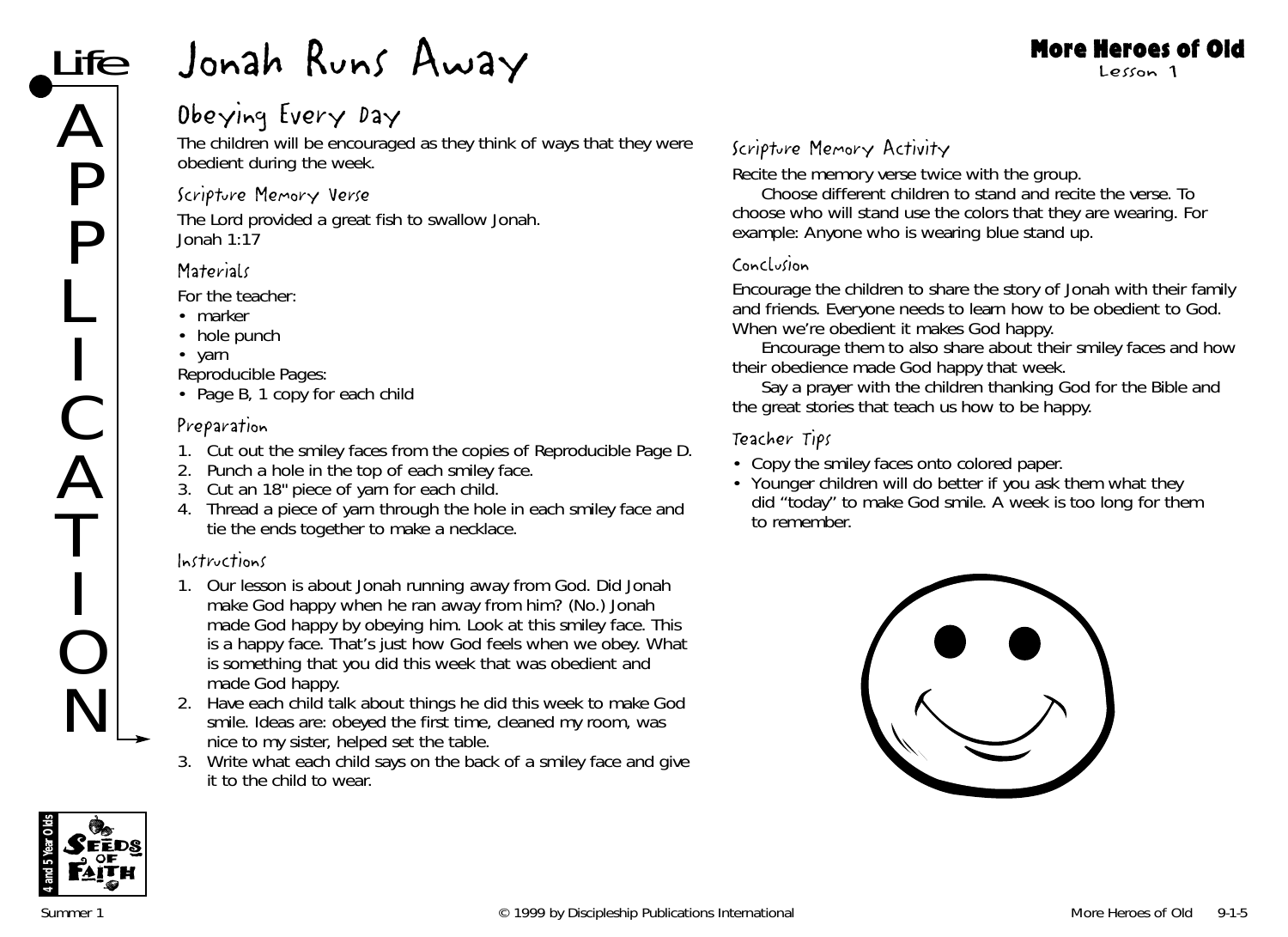

Jonah Runs Away

# $R_{N}^{\circ}$  The Lorp provided a great fish to swallow Jonah. Jonah 1:17

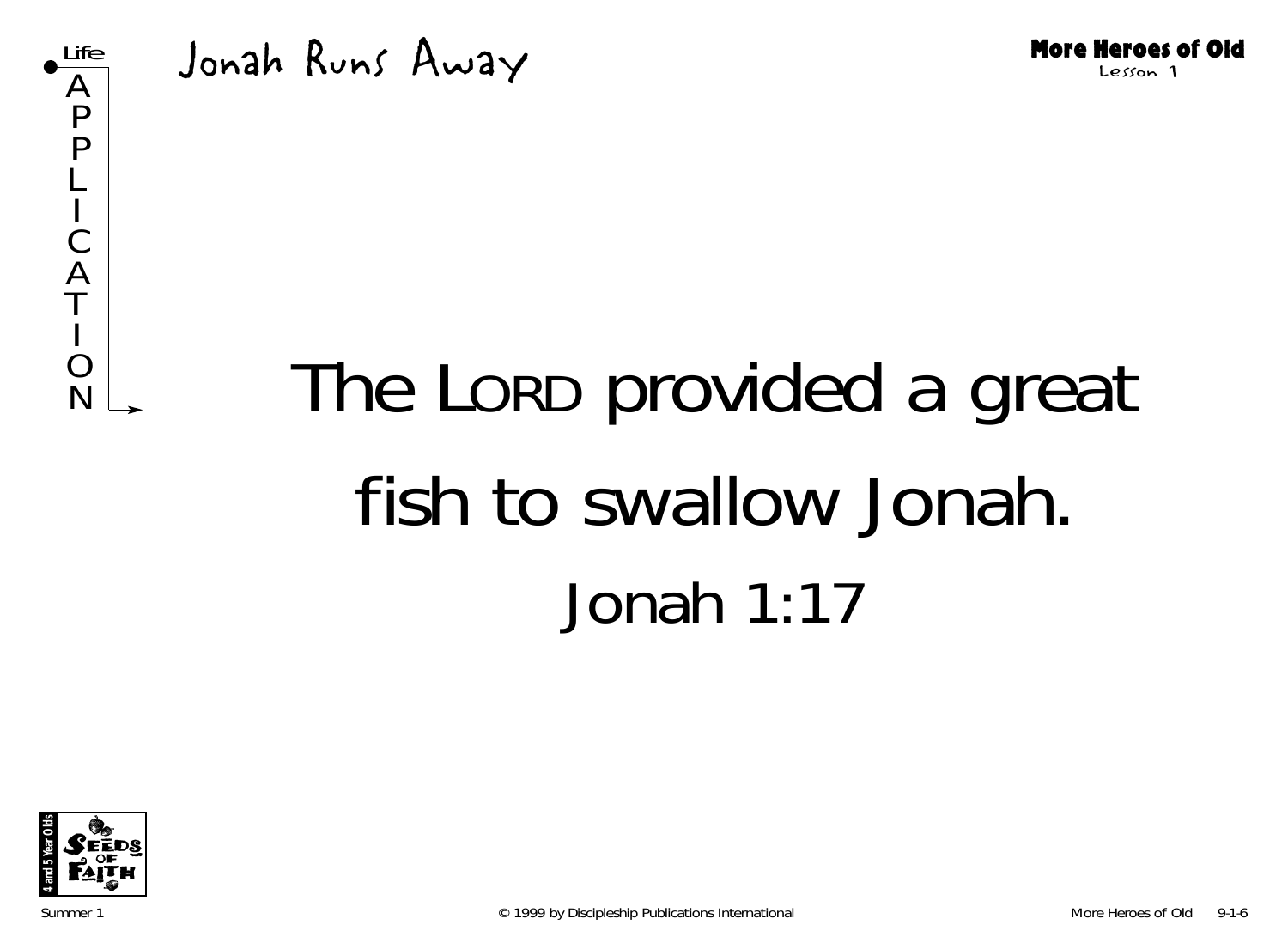

# Big Fish

The children will enjoy making fish to remind them of Jonah and the big fish.

# **Materials**

*For each child:*

- 1 wiggle eye
- crayons or markers
- glue stick

*For the teacher:*

- stapler
- tape
- scissors
- construction paper
- yarn
- hole punch
- white glue
- *Reproducible Pages:*
- Page C, 1 copy for the teacher
- Page D, 1 copy for each child

# Preparation

- 1. Cut out the big fish stencil from the copy of Reproducible Page C.
- 2. Cut out the pictures of Jonah from the copies of Reproducible Page D.
- 3. Cut a 2" x 4" rectangle from construction paper for each child.
- 4. Prepare the yarn for each child as follows:
	- A. Cut a 15" piece of yarn.
	- B. Place a piece of tape on one of the ends of each piece of yarn.
- 5. Prepare the fish for each child as detailed below:
	- A. Trace and cut out two fish from construction paper for each child.
	- B. Staple the taped end of the yarn to the tail of one of the fish, as shown in Figure A. Make sure the yarn moves freely back and forth under the staple.
	- C. Measure  $3\frac{1}{2}$  from the other end of the yarn, and then tape the yarn to the rectangle. See Figure B.
	- D. On the other fish, draw a black dot marking where the wiggle eye will be placed later.

#### More Heroes of Old Lesson 1

6. Make a model of the craft following the instructions.

# Instructions

- 1. Introduce the activity as follows. *Today we are learning about a man named Jonah. Jonah ran away from God and did not do what God asked him to do. God had to send a big fish to swallow Jonah so that he would think about God and change.* Show the children the model of the craft and how it works.
- 2. Have the children add Jonah to the fish as follows:
	- A. Give each child a fish with the yarn and a picture of Jonah.
	- B. Have each child glue the Jonah picture to the middle of the rectangle. See Figure C.
- 3. Have the children finish making the fish as follows:
	- A. Place white glue sparingly around the edges of the fish, leaving the area around the mouth and at the tail open. See Figure D.
	- B. Give the children the fish with the eye mark. Have the children glue that fish on top of the other fish so that the eye mark is facing them. See Figure E.
- 4. Have the children decorate their fish as follows:
	- A. Give each child a wiggle eye to glue over the eye of the fish.
	- B. Give each child crayons to color Jonah and the fish.

# Conclusion

After the glue dries, pull the tape to see the fish swallow Jonah. Pull the other end of the yarn to see the fish spit out Jonah.

Have any children who have already heard the Bible story retell it to the group using their crafts.

# Teacher Tips

You may want to get some help with the preparation of this craft.



**4 and 5 Year Olds**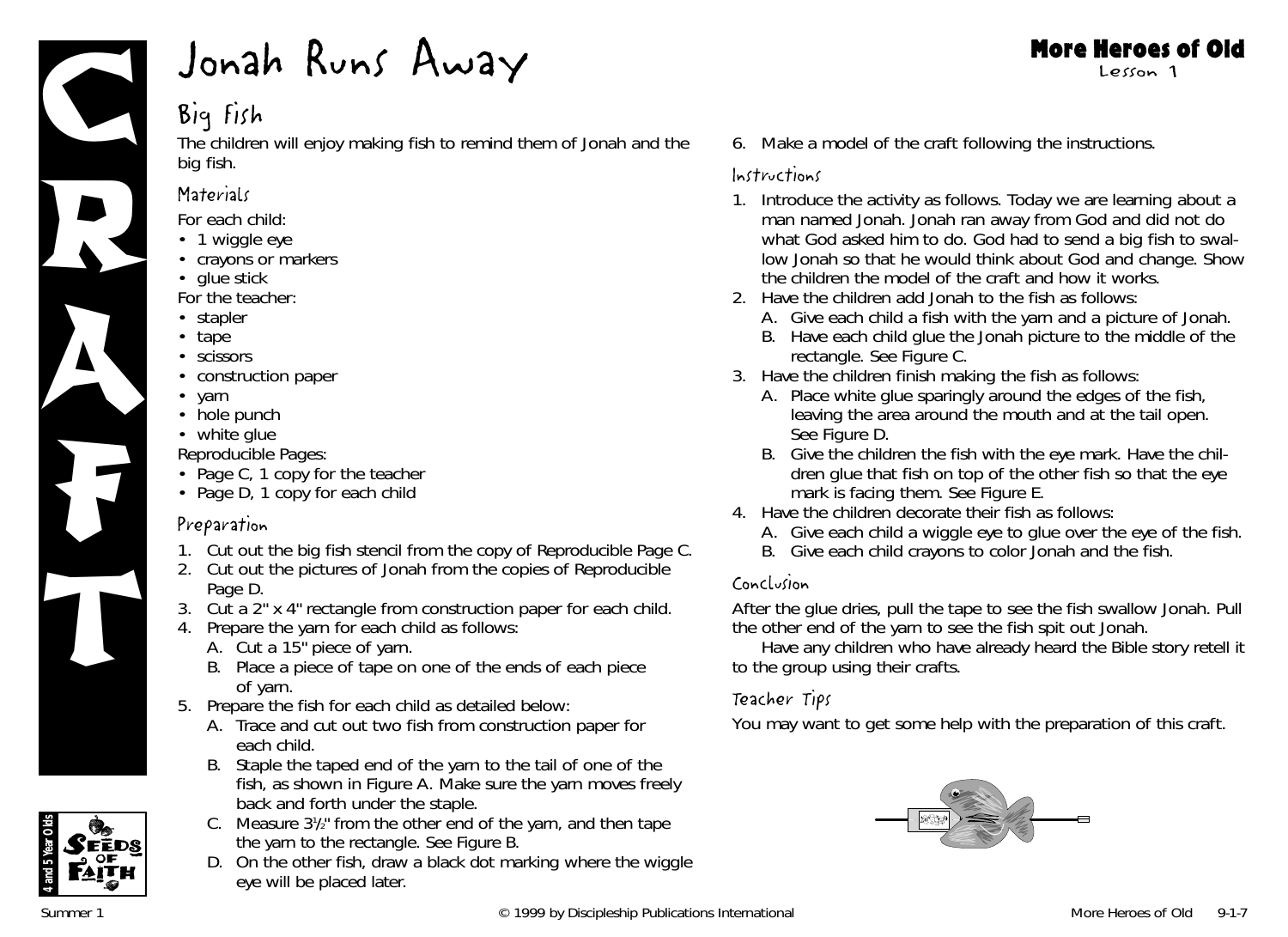# C R A F T

# Jonah Runs Away















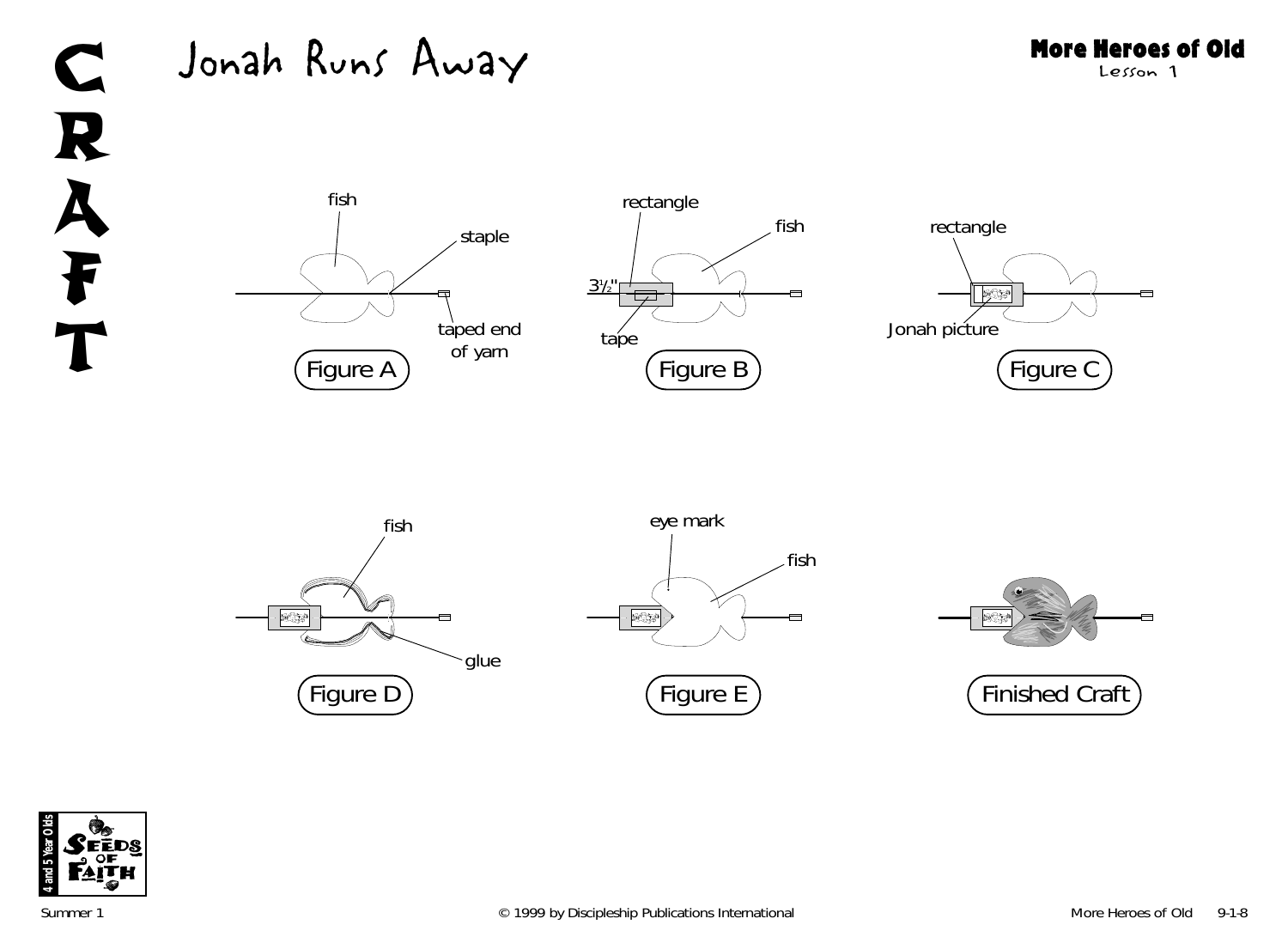# Jonah Runs Away More Heroes of Old

# Lesson 1

a dlance <sub>seplement</sub> Lesson at **UNIER**<br>1985



#### Pre class



# Lesson Objectives

- The children will name Jonah as the man who tried to run from God.
- The children will practice being obedient.
- The children will state one way they were obedient the previous week.

# Lesson Text

Jonah 1:1-3:2

# Scripture Memory Verse

The Lord provided a great fish to swallow Jonah.

*Jonah 1:17*

# Lesson Plan Greeting and Registration Preclass Activities: Obedience is Fun Welcome and Singing Centers: Game: Fish and Obey Craft: Fish Puzzle Life Application: Obeying Every Day NOTE: Be sure to allow sufficient time for a snack.

# Obedience is Fun

The children will play a familiar game to help them see that obedience can be fun.

# **Materials**

None

# Preparation

Determine the different movements that the children will do. For example:

- turn around
- hop on one foot
- touch their nose

# Instructions

- 1. *In the Bible story we heard about Jonah who had a hard time obeying God. But when Jonah finally did obey God he had much more fun and everybody was happy.*
- 2. Have the children stand together facing you.
- 3. Explain to the children that they should listen for you to say "Jesus says." Whatever "Jesus says" they should do. But if they don't hear you say "Jesus says," before you give them the instructions, then they should stand still. Otherwise they will have to sit down.
- 4. Practice once with the children. Say to them: *Jesus says to touch your nose.* Let them touch their noses. *Jesus says to stop.* Let them stop. *Touch your nose.* Wait to see if someone moves. *Jesus didn't say to touch your nose that time. Be sure to listen for me to say the words "Jesus says" before you do something.*
- 5. Any child that follows a command that Jesus didn't say, sits down while the game continues.
- 6. Continue the game mixing "Jesus says" with things that he doesn't say.

7. When there is only one child left, begin the game again.

# Conclusion

*We can always trust that if Jesus says to do something, it is the right thing to do. How do we know what Jesus says to do? Jesus tells us to obey and love people. We learn how Jesus wants us to live from the Bible.*

# Teacher Tips

- At the beginning of the game explain to the children that they will get to play the game a few times so they will not be too disappointed if they have to sit down.
- Four and five year olds sometimes have a difficult time playing winning and losing games so be sure to ask them to sit down nicely and not to say, "you loose."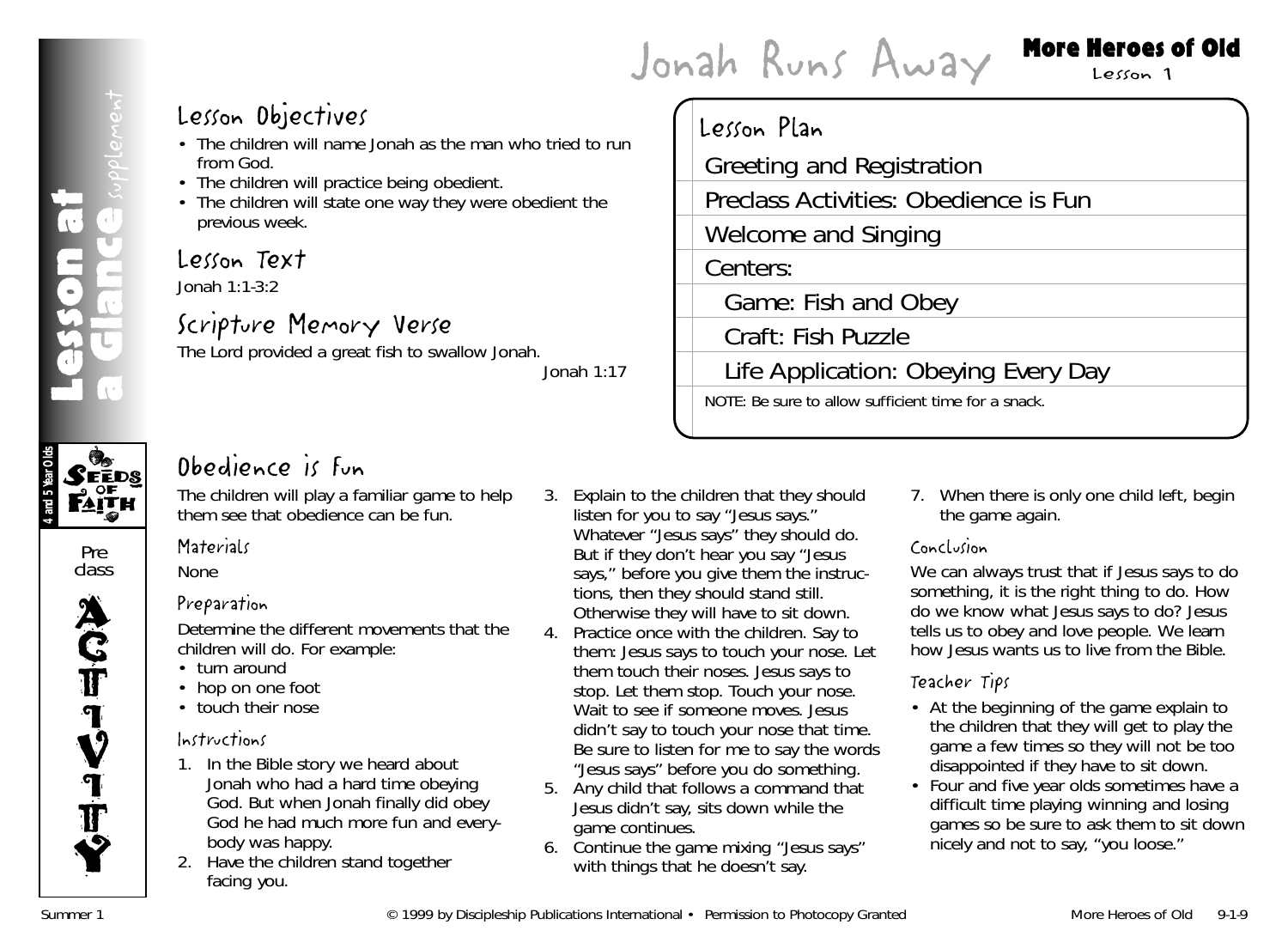Jonah Runs Away More Heroes of Old



# Fish and Obey

The children will play a game to help them practice obedience.

# **Materials**

*For the teacher:*

- yarn
- 15 metal paper clips
- 2 unsharpened pencils
- 2 small round magnets, preferably with a hole in the middle
- 1 large sheet of blue poster board or a blue bed sheet
- 1 piece of green construction paper
- marker
- scissors
- glue stick

*Reproducible Pages:*

• Page A, 3 copies for the teacher

# Preparation

- 1. Cut out the fish from the copies of Reproducible Page A.
- 2. Write a command on the back of each fish. Following are some examples:
	- A. Jump up and down 4 times
	- B. Roar like a lion
	- C. Make a silly face
	- D. Moo like a cow
	- E. Shake a friend's hand
	- F. Make a sound like a pig
- 3. Attach 1 paper clip to each fish.
- 4. Cut two 30" pieces of string.
- 5. Assemble fishing poles as follows:
	- A. Tie one 12" length of string to the end of each pencil.
	- B. Tie a magnet to the loose end of each string.
- 6. Create lily pads as follows:
	- A. Cut four 6" circles from green construction paper.
	- B. Cut two small triangles on opposite sides of each circle creating "lily pads."
- 7. Glue the "lily pads" to the blue poster board creating a "pond."

# Instructions

- 1. Place the pond on the floor and have the children gather around it.
- 2. Place the fish in the middle of the pond.
- 3. Demonstrate for the children how to catch a fish and then obey the command that is written on it.
- 4. Have each of the children take turns catching fish.
- 5. When a child catches a fish, read the command to her and have her obey what it says to do.

# Conclusion

This reminds me of the Bible story about a man named Jonah. He learned the hard way to obey God's commands. It makes God happy when we obey.

# Teacher Tips

Talk to the children about how well they obey the first time they are told during the game.





e

e

M

M

a

a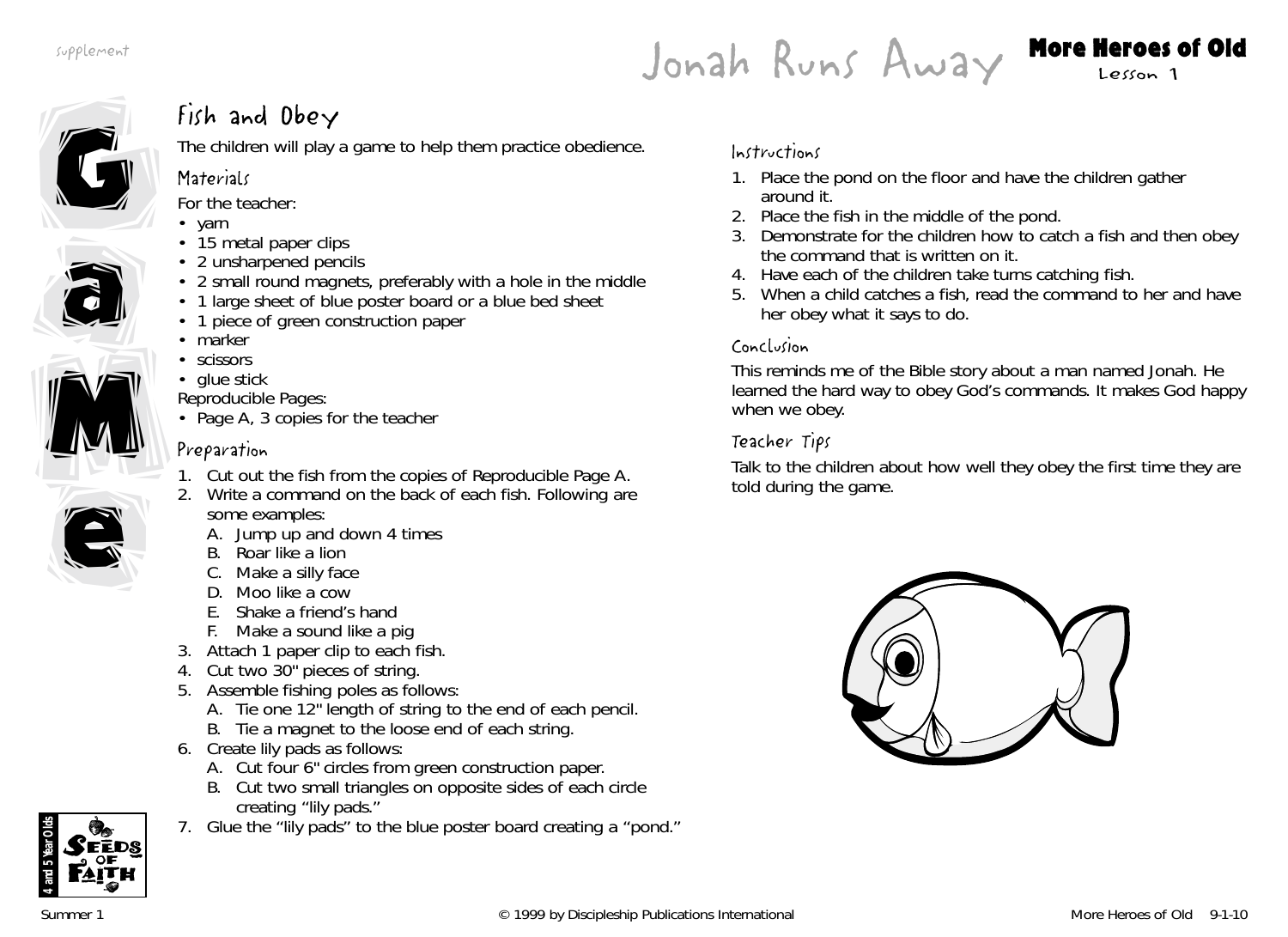R

A

F

T



# Fish Puzzle

The children will create puzzles to remind them of Jonah and the big fish.

# **Materials**

*For each child:*

- markers or crayons
- 1 plastic sandwich bag
- 1 wiggle eye
- glue stick
- scissors

*For the teacher:*

- scissors
- poster board
- black marker
- white glue

*Reproducible Pages:*

• Page E, 1 copy for the teacher

# Preparation

- 1. Cut out the fish stencil from the copy of Reproducible Page E.
- 2. Trace and cut out a fish shape for each child from poster board.
- 3. Write on the back of each fish: "The Lord provided a great fish to swallow Jonah. Jonah 1:17"
- 4. Make a model of the fish following the instructions.

# Instructions

- 1. Show the children the finished craft. Put the fish puzzle together and ask them who was swallowed by a big fish. *That's right, Jonah was swallowed by a big fish. God protected Jonah even when he was disobedient, but being inside the fish helped him to change.*
- 2. Give each child a fish to color.
- 3. Give each child one wiggle eye to glue onto their fish.
- 4. Write each child's name on the back of their fish.
- 5. Have each child cut their fish into four pieces along the lines.
- 6. Have the children take apart their fish puzzles and put them back together.
- 7. When the children are finished playing with their puzzles, give them each a plastic bag to hold their puzzle pieces.

# Teacher Tips

- Younger children may need help cutting their fish puzzle into pieces.
- Have the children trade fish puzzles and put together their friend's puzzle.



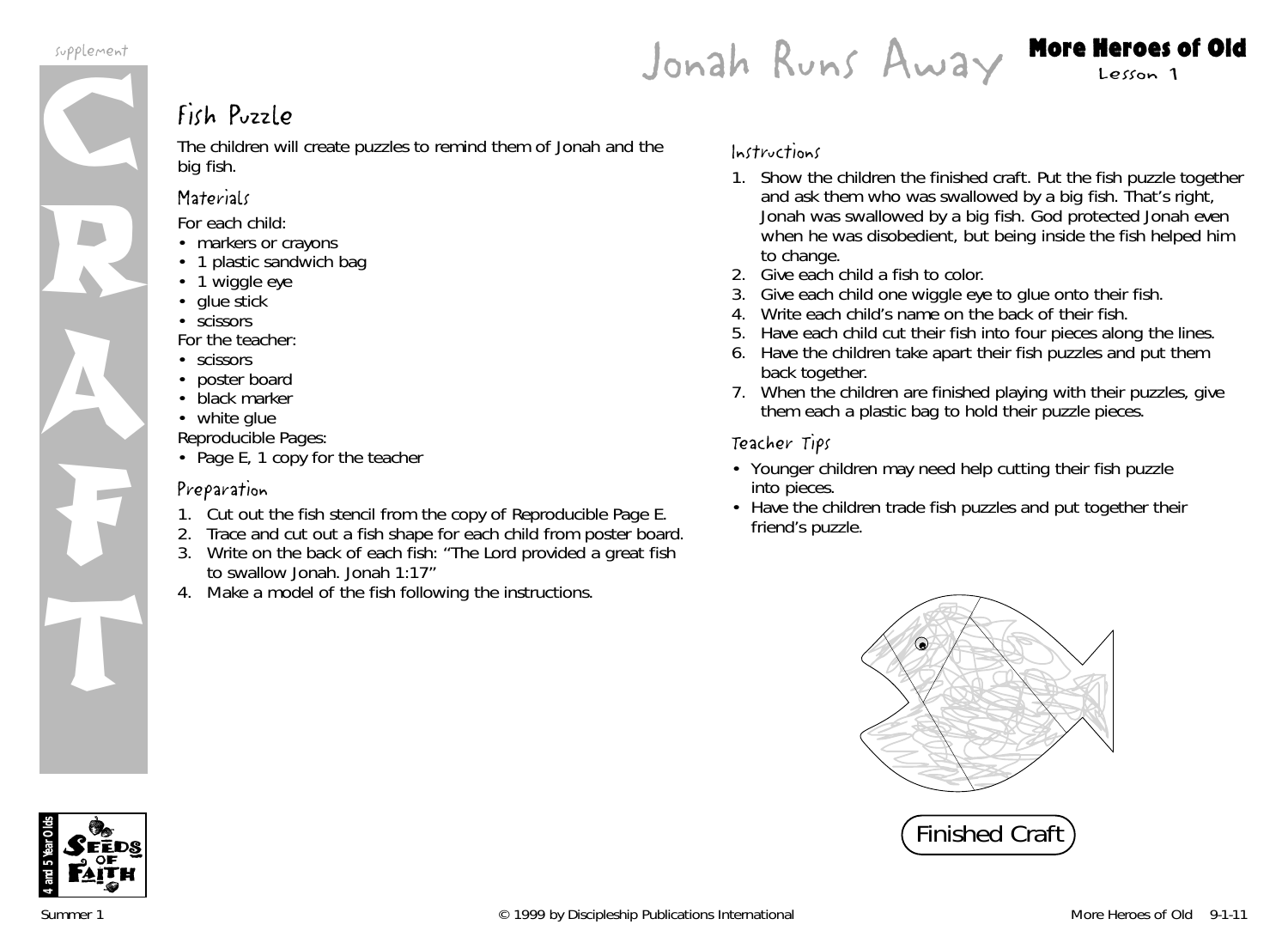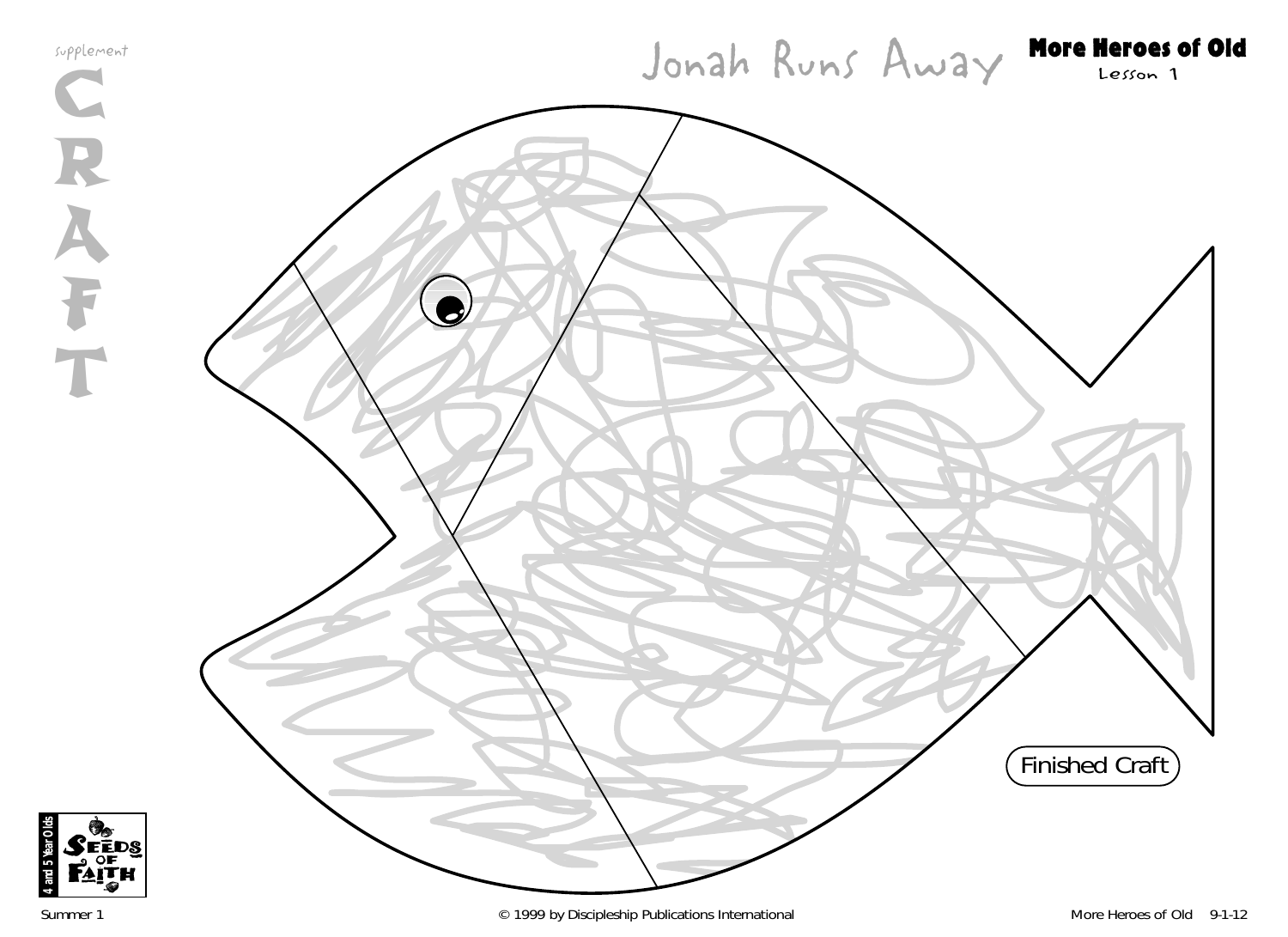A

P

P

L

C

A

T

O

N

Jonah Runs Away More Heroes of Old

# $\rm \overline{He}$  Dbeying Every Day

The children will be encouraged as they think of ways that they were obedient during the week.

#### Scripture Memory Verse

The Lord provided a great fish to swallow Jonah. *Jonah 1:17*

#### **Materials**

*For the teacher:*

- marker
- hole punch
- yarn

*Reproducible Pages:*

• Page B, 1 copy for each chilc

# Preparation

- 1. Cut out the smiley faces from the copies of Reproducible Page B.
- 2. Punch a hole in the top of each smiley face.
- 3. Cut an 18" piece of yarn for each child.
- 4. Thread a piece of yarn through the hole in each smiley face and tie the ends together to make a necklace.

# Instructions

- 1. *Our lesson is about Jonah running away from God. Did Jonah make God happy when he ran away from him?* (No.) *Jonah made God happy by obeying him. Look at this smiley face. This is a happy face. That's just how God feels when we obey. What is something that you did this week that was obedient and made God happy.*
- 2. Have each child talk about things he did this week to make God smile. Ideas are: obeyed the first time, cleaned my room, was nice to my sister, helped set the table.
- 3. Write what each child says on a smiley face and give it to the child to wear.

# Scripture Memory Activity

Recite the memory verse twice with the group. Choose different children to stand and recite the verse. To choose who will stand use the colors that they are wearing. For example: *Anyone who is wearing blue stand up.*

## Conclusion

Encourage the children to share the story of Jonah with their family and friends. *Everyone needs to learn how to be obedient to God. When we're obedient it makes God happy.*

Encourage them to also share about their smiley faces and how their obedience made God happy that week.

Say a prayer with the children thanking God for the Bible and the great stories that teach us how to be happy.

## Teacher Tips

- Copy the smiley faces onto colored paper.
- Younger children will do better if you ask them what they did "today" to make God smile. A week is too long for them to remember.



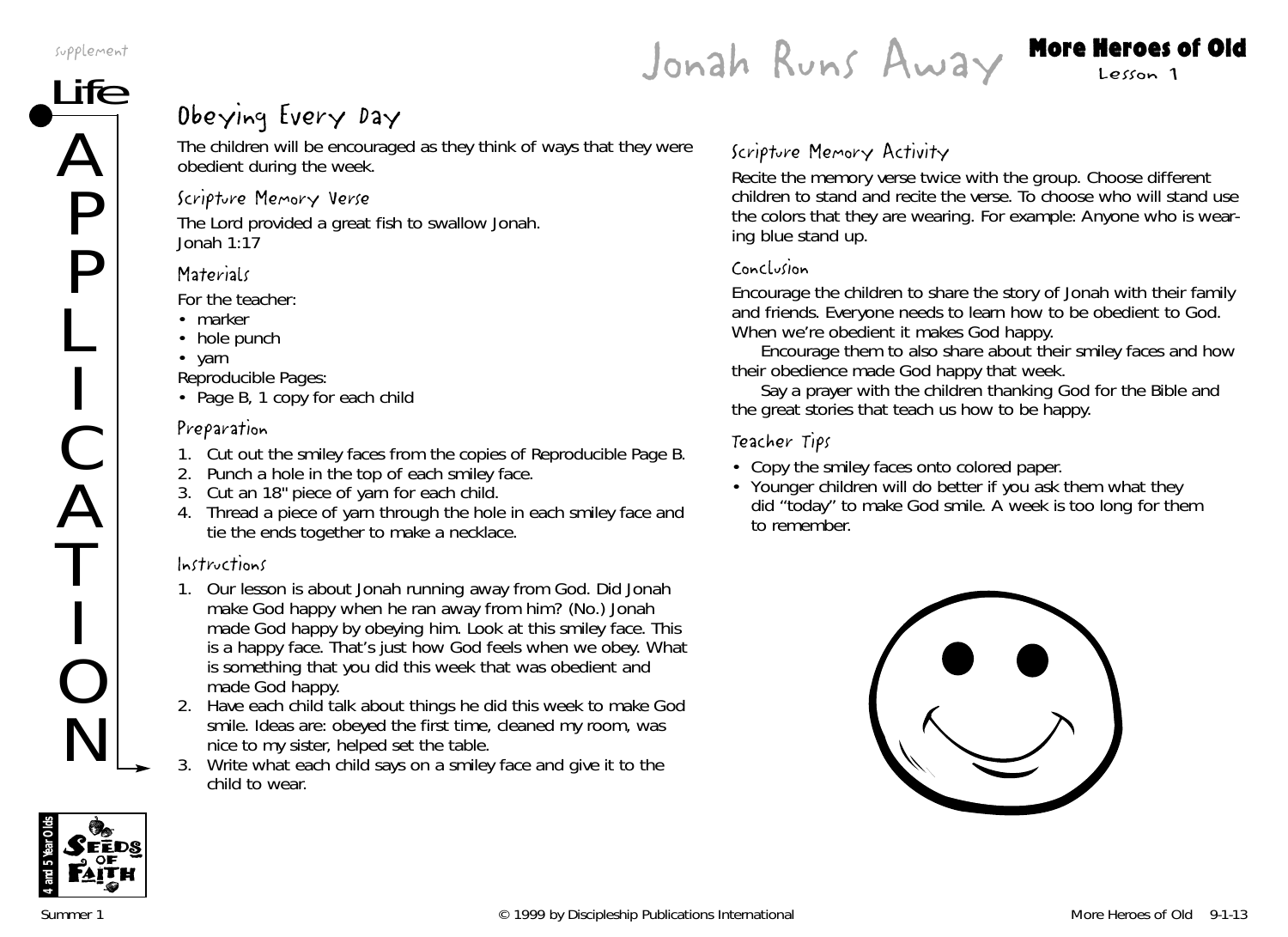supplement<br>Life **More Heroes of Old** Jonah Runs Away More Heroes of Old



# The LORD provided a great fish to swallow Jonah. Jonah 1:17

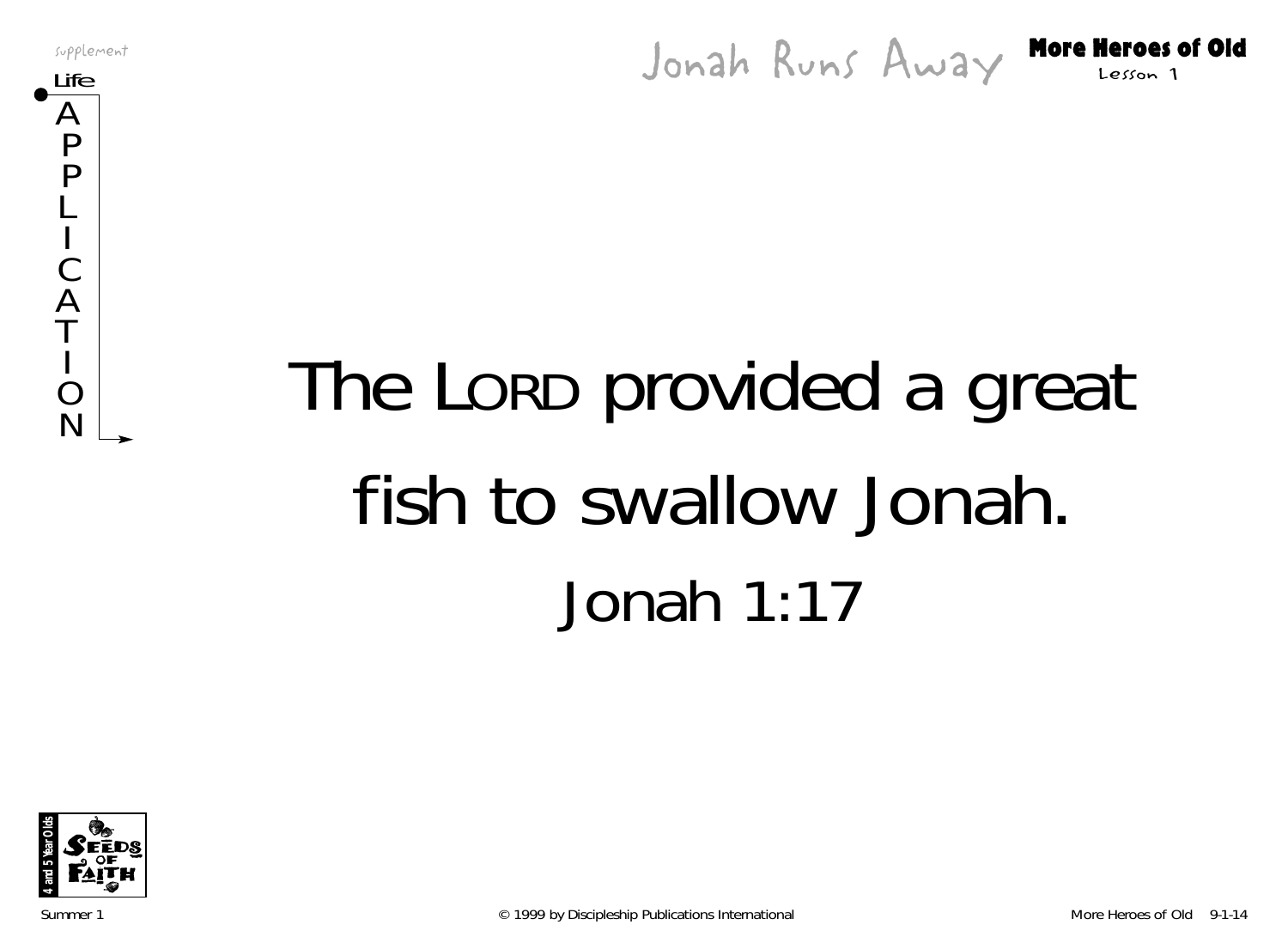

# Core/Preclass and Supplement/Game

3 copies for the teacher

# More Heroes of Old

Lesson 1





fish

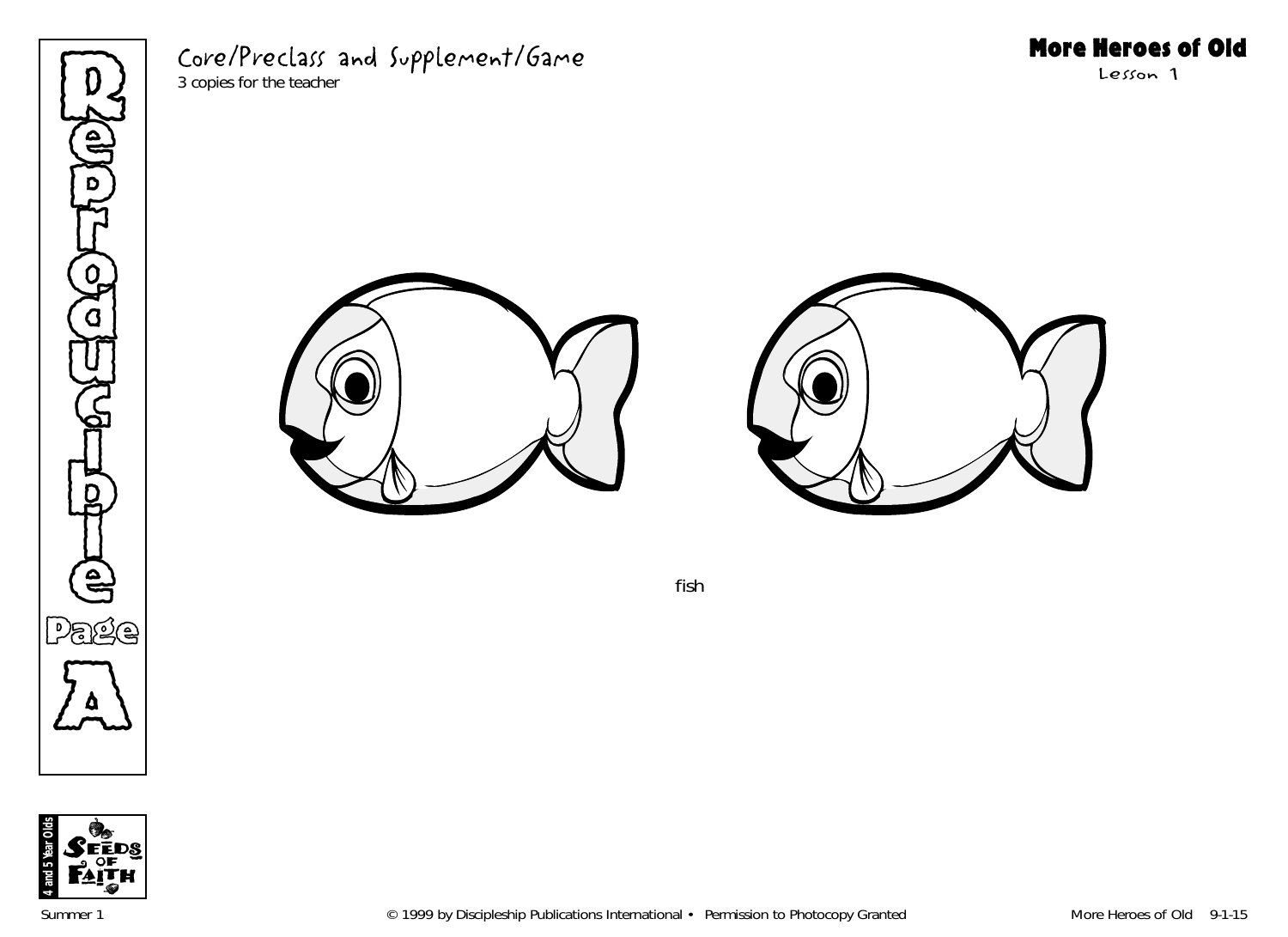

# Core and Supplement/Life Application

1 copy for each child

# More Heroes of Old

Lesson 1



smiley face

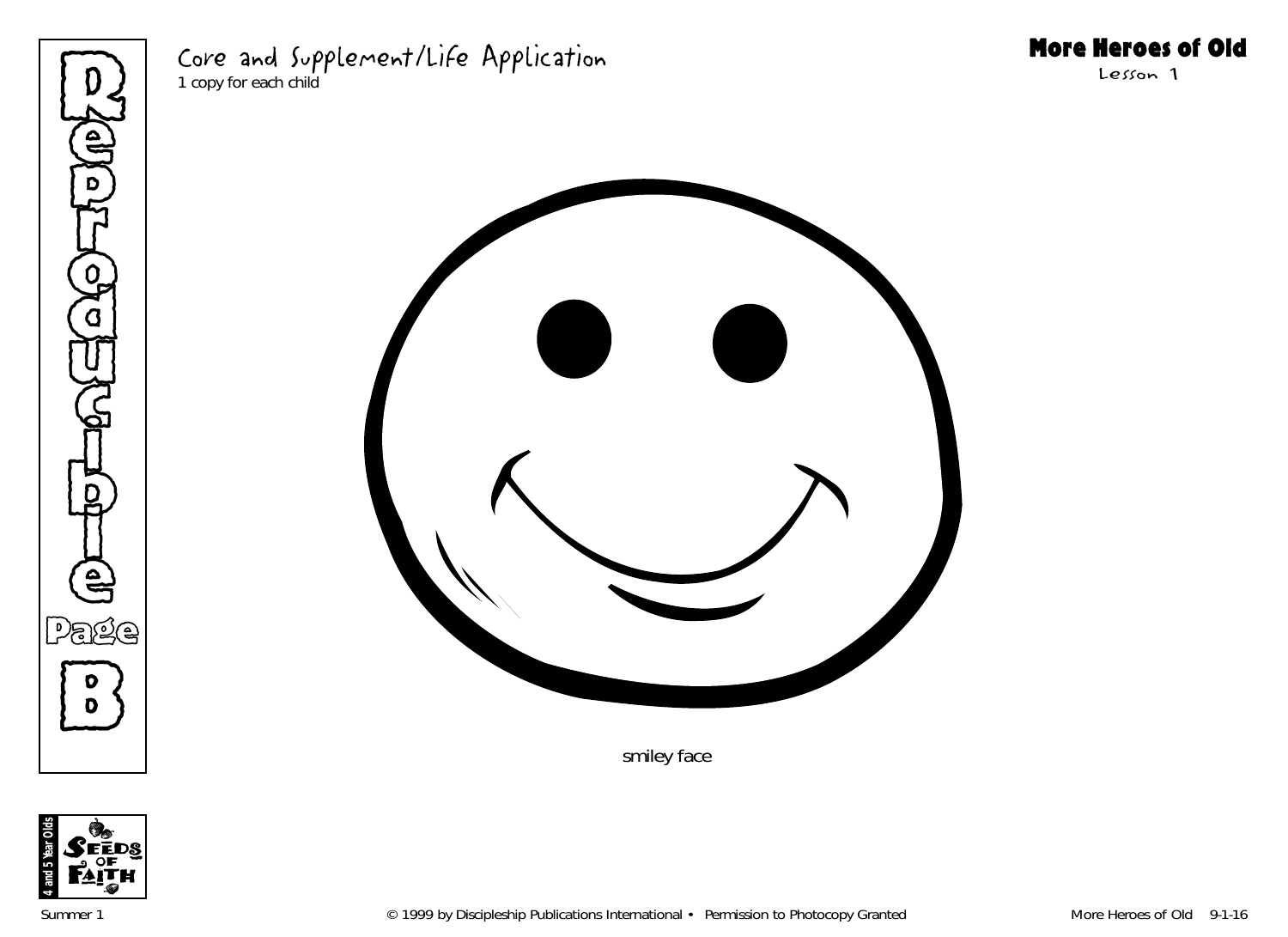

Core/Craft 1 copy for the teacher More Heroes of Old

Lesson 1



**4 and 5 Year Olds**

har Olo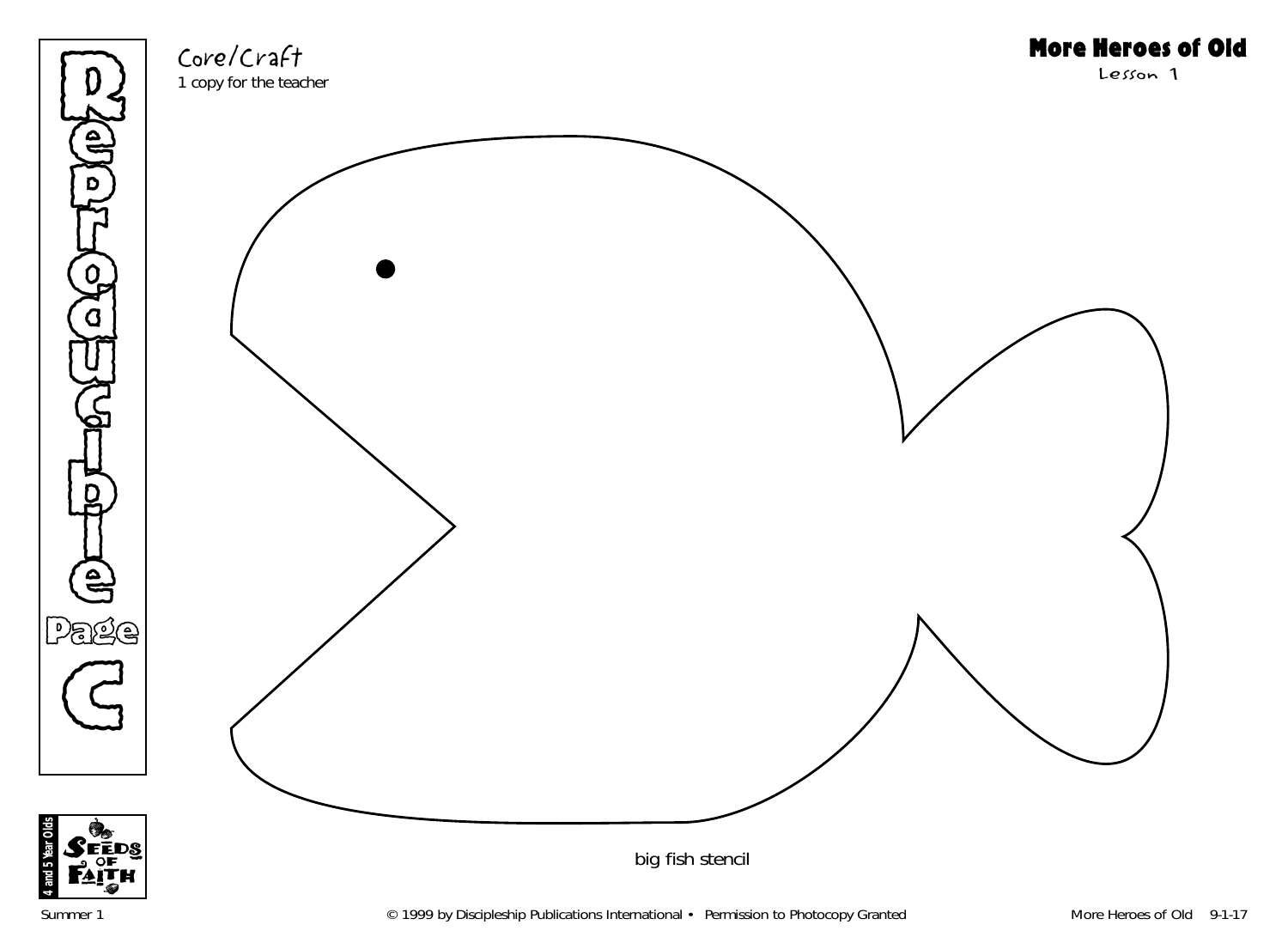

Core/Craft 1 copy for each child



Lesson 1



Jonah picture